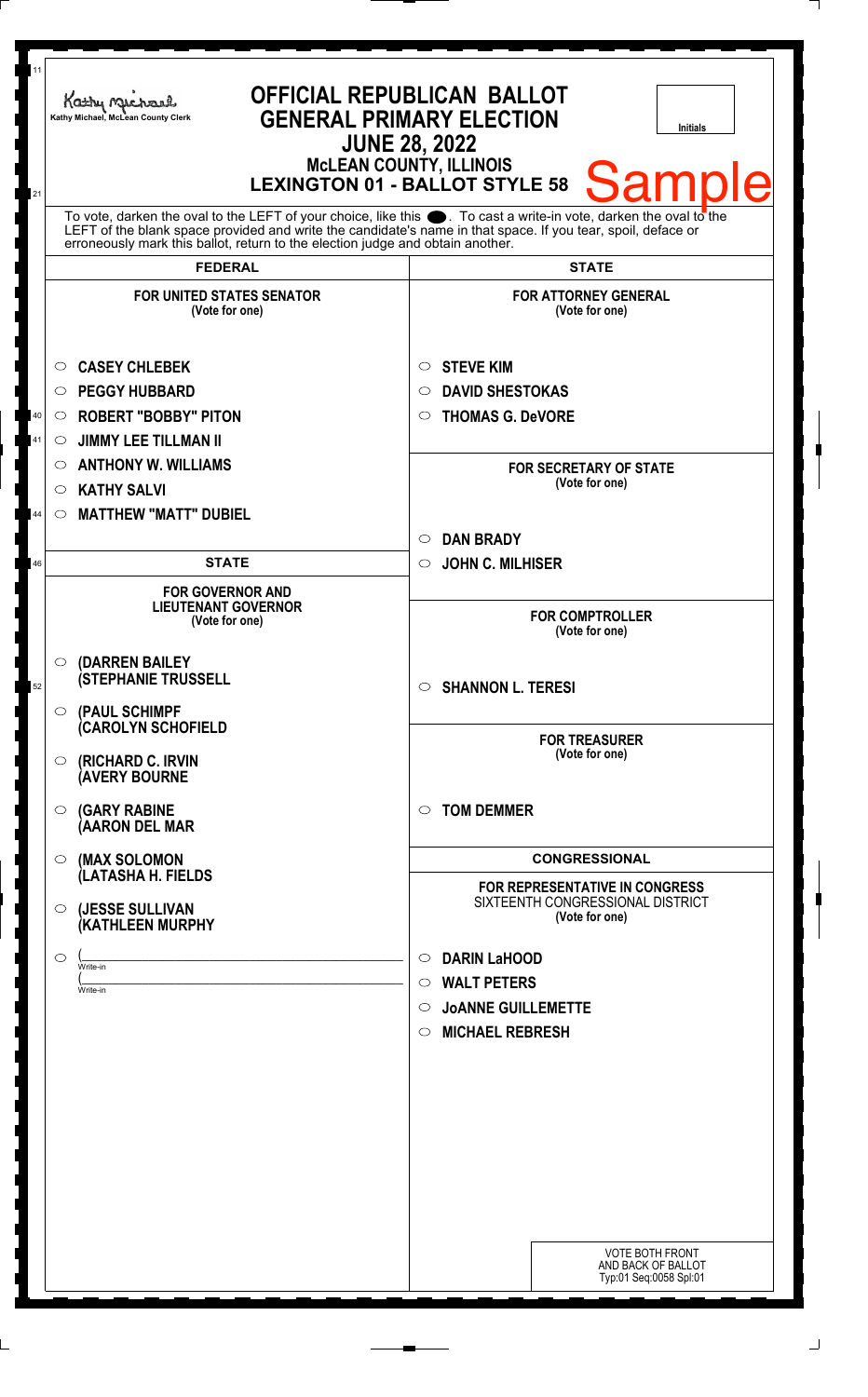|                                                                                                                 | <b>OFFICIAL REPUBLICAN BALLOT - GENERAL PRIMARY ELECTION - JUNE 28, 2022</b>                                                        |
|-----------------------------------------------------------------------------------------------------------------|-------------------------------------------------------------------------------------------------------------------------------------|
| <b>LEGISLATIVE</b>                                                                                              | <b>JUDICIAL</b>                                                                                                                     |
| <b>FOR STATE SENATOR</b><br>FORTY-FOURTH LEGISLATIVE DISTRICT<br>(Vote for one)                                 | FOR JUDGE OF THE CIRCUIT COURT<br>ELEVENTH JUDICIAL CIRCUIT<br>(To fill the vacancy of the Hon. Scott Drazewski)<br>(Vote for one)  |
| $\circ$ SALLY J. TURNER                                                                                         | <b>CARLA BARNES</b><br>$\circ$                                                                                                      |
| <b>REPRESENTATIVE</b>                                                                                           |                                                                                                                                     |
| <b>FOR REPRESENTATIVE</b><br>IN THE GENERAL ASSEMBLY<br>EIGHTY-EIGHTH REPRESENTATIVE DISTRICT<br>(Vote for one) | FOR JUDGE OF THE CIRCUIT COURT<br>ELEVENTH JUDICIAL CIRCUIT<br>(To fill the vacancy of the Hon. Paul G. Lawrence)<br>(Vote for one) |
| <b>DAN CAULKINS</b><br>$\circ$                                                                                  | <b>DON KNAPP</b><br>$\circ$                                                                                                         |
| <b>COUNTY</b>                                                                                                   | <b>AMY McFARLAND</b><br>$\circ$                                                                                                     |
| <b>FOR COUNTY CLERK</b>                                                                                         | <b>PRECINCT</b>                                                                                                                     |
| (Vote for one)                                                                                                  | FOR PRECINCT COMMITTEEPERSON<br><b>LEXINGTON 01</b>                                                                                 |
| <b>KATHY MICHAEL</b><br>$\bigcirc$                                                                              | (Vote for one)                                                                                                                      |
|                                                                                                                 | <b>NO CANDIDATE</b>                                                                                                                 |
| <b>FOR COUNTY TREASURER</b>                                                                                     |                                                                                                                                     |
| (Vote for one)                                                                                                  |                                                                                                                                     |
| $\circ$ REBECCA C. McNEIL                                                                                       |                                                                                                                                     |
| <b>FOR COUNTY SHERIFF</b><br>(Vote for one)                                                                     |                                                                                                                                     |
| <b>MATT LANE</b><br>$\circ$                                                                                     |                                                                                                                                     |
| <b>REGIONAL OFFICE</b><br>OF EDUCATION                                                                          |                                                                                                                                     |
| FOR REGIONAL SUPERINTENDENT OF SCHOOLS<br>(DeWITT, LIVINGSTON, LOGAN AND McLEAN COUNTIES)<br>(Vote for one)     |                                                                                                                                     |
| <b>MARK E. JONTRY</b><br>$\circ$                                                                                |                                                                                                                                     |
| <b>COUNTY BOARD</b>                                                                                             |                                                                                                                                     |
| <b>FOR COUNTY BOARD MEMBER</b>                                                                                  |                                                                                                                                     |
| <b>COUNTY BOARD DISTRICT 1</b><br>(Vote for not more than two)                                                  |                                                                                                                                     |
|                                                                                                                 |                                                                                                                                     |
| <b>ADAM REEVES</b><br>$\circ$<br>$\circlearrowright$                                                            |                                                                                                                                     |
| Write-in                                                                                                        |                                                                                                                                     |
|                                                                                                                 |                                                                                                                                     |
|                                                                                                                 | YOU HAVE NOW<br><b>COMPLETED VOTING</b>                                                                                             |
|                                                                                                                 | VOTE BOTH FRONT<br>AND BACK OF BALLOT<br>Typ:01 Seq:0058 Spl:01                                                                     |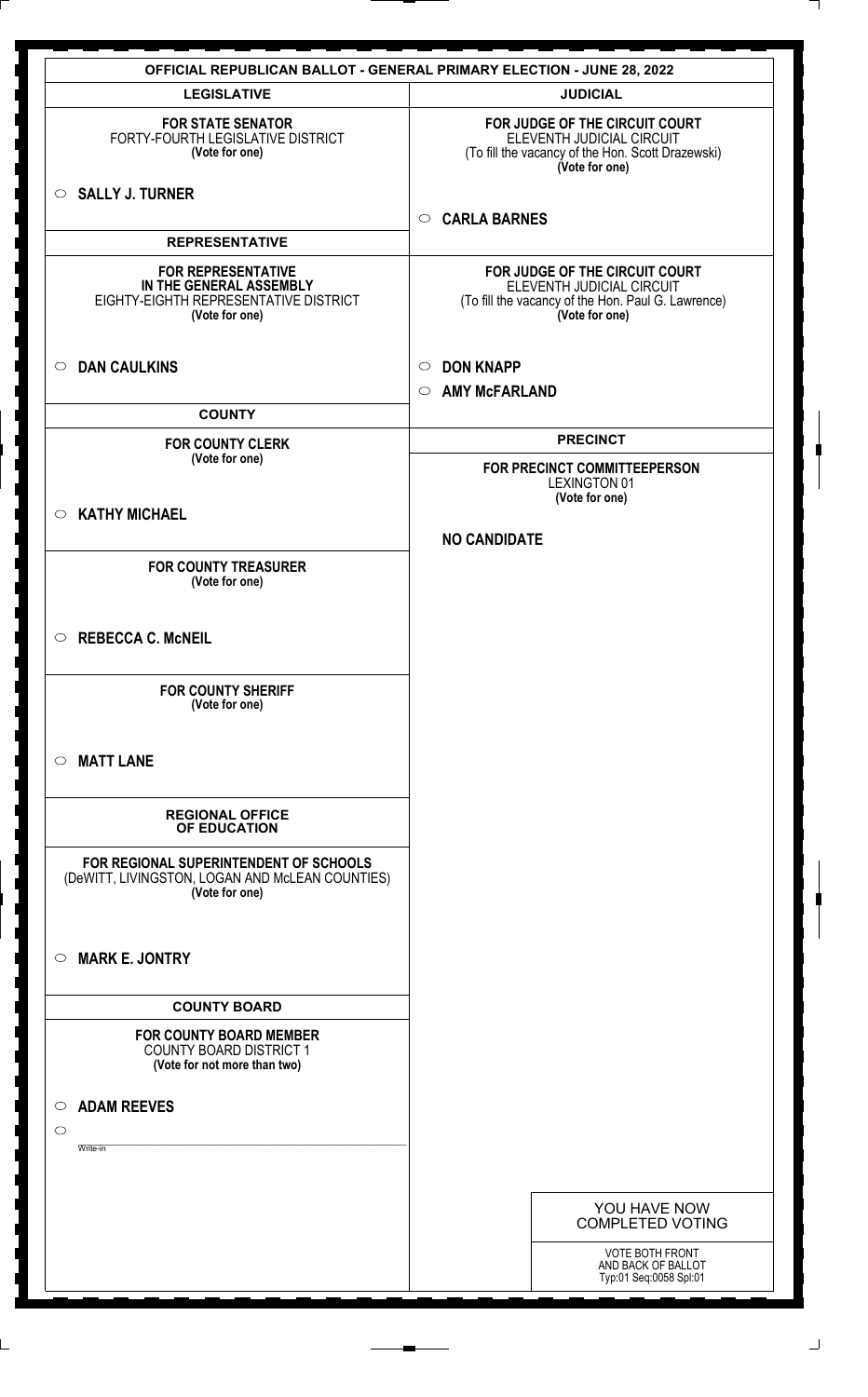| 11<br>21 | Kathy Michael<br>Kathy Michael, McLean County Clerk                                                                                                                                                                                                                                                                    | <b>OFFICIAL REPUBLICAN BALLOT</b><br><b>GENERAL PRIMARY ELECTION</b><br><b>Initials</b><br><b>JUNE 28, 2022</b><br>MCLEAN COUNTY, ILLINOIS<br>LEXINGTON 01 - BALLOT STYLE 59 Sample |
|----------|------------------------------------------------------------------------------------------------------------------------------------------------------------------------------------------------------------------------------------------------------------------------------------------------------------------------|-------------------------------------------------------------------------------------------------------------------------------------------------------------------------------------|
|          | To vote, darken the oval to the LEFT of your choice, like this $\bullet$ . To cast a write-in vote, darken the oval to the LEFT of the blank space provided and write the candidate's name in that space. If you tear, spoil, deface<br>erroneously mark this ballot, return to the election judge and obtain another. |                                                                                                                                                                                     |
|          | <b>FEDERAL</b>                                                                                                                                                                                                                                                                                                         | <b>STATE</b>                                                                                                                                                                        |
|          | <b>FOR UNITED STATES SENATOR</b><br>(Vote for one)                                                                                                                                                                                                                                                                     | <b>FOR ATTORNEY GENERAL</b><br>(Vote for one)                                                                                                                                       |
|          | <b>CASEY CHLEBEK</b><br>$\circ$                                                                                                                                                                                                                                                                                        | <b>STEVE KIM</b><br>O                                                                                                                                                               |
|          | <b>PEGGY HUBBARD</b><br>$\circ$                                                                                                                                                                                                                                                                                        | <b>DAVID SHESTOKAS</b><br>O                                                                                                                                                         |
| $40\,$   | <b>ROBERT "BOBBY" PITON</b><br>$\circ$                                                                                                                                                                                                                                                                                 | <b>THOMAS G. DeVORE</b><br>O                                                                                                                                                        |
| 41       | <b>JIMMY LEE TILLMAN II</b><br>◯                                                                                                                                                                                                                                                                                       |                                                                                                                                                                                     |
|          | <b>ANTHONY W. WILLIAMS</b><br>$\circ$                                                                                                                                                                                                                                                                                  | <b>FOR SECRETARY OF STATE</b>                                                                                                                                                       |
|          | <b>KATHY SALVI</b><br>O                                                                                                                                                                                                                                                                                                | (Vote for one)                                                                                                                                                                      |
| 44       | <b>MATTHEW "MATT" DUBIEL</b><br>$\circ$                                                                                                                                                                                                                                                                                |                                                                                                                                                                                     |
|          |                                                                                                                                                                                                                                                                                                                        | <b>DAN BRADY</b><br>$\circlearrowright$                                                                                                                                             |
| 46       | <b>STATE</b>                                                                                                                                                                                                                                                                                                           | <b>JOHN C. MILHISER</b><br>$\circ$                                                                                                                                                  |
|          | <b>FOR GOVERNOR AND</b><br><b>LIEUTENANT GOVERNOR</b><br>(Vote for one)                                                                                                                                                                                                                                                | <b>FOR COMPTROLLER</b><br>(Vote for one)                                                                                                                                            |
| 53       | <b>(DARREN BAILEY</b><br>$\circ$<br><b>(STEPHANIE TRUSSELL</b><br>$\circ$ (PAUL SCHIMPF                                                                                                                                                                                                                                | $\circ$ SHANNON L. TERESI                                                                                                                                                           |
|          | <b>(CAROLYN SCHOFIELD</b>                                                                                                                                                                                                                                                                                              |                                                                                                                                                                                     |
|          | $\circ$ (RICHARD C. IRVIN<br><b>(AVERY BOURNE</b>                                                                                                                                                                                                                                                                      | <b>FOR TREASURER</b><br>(Vote for one)                                                                                                                                              |
|          | <b>(GARY RABINE</b><br>$\circ$<br>(AARON DEL MAR                                                                                                                                                                                                                                                                       | <b>TOM DEMMER</b><br>◯                                                                                                                                                              |
|          | $\circ$ (MAX SOLOMON<br>(LATASHA H. FIELDS                                                                                                                                                                                                                                                                             | <b>CONGRESSIONAL</b>                                                                                                                                                                |
|          | (JESSE SULLIVAN<br>$\circ$<br><b>(KATHLEEN MURPHY</b>                                                                                                                                                                                                                                                                  | <b>FOR REPRESENTATIVE IN CONGRESS</b><br>SIXTEENTH CONGRESSIONAL DISTRICT<br>(Vote for one)                                                                                         |
|          | $\circ$                                                                                                                                                                                                                                                                                                                | <b>DARIN LaHOOD</b><br>$\circ$                                                                                                                                                      |
|          | Write-in                                                                                                                                                                                                                                                                                                               | $\circ$ WALT PETERS                                                                                                                                                                 |
|          | Write-in                                                                                                                                                                                                                                                                                                               | <b>JOANNE GUILLEMETTE</b><br>$\circ$                                                                                                                                                |
|          |                                                                                                                                                                                                                                                                                                                        | <b>MICHAEL REBRESH</b><br>$\circ$                                                                                                                                                   |
|          |                                                                                                                                                                                                                                                                                                                        |                                                                                                                                                                                     |
|          |                                                                                                                                                                                                                                                                                                                        |                                                                                                                                                                                     |
|          |                                                                                                                                                                                                                                                                                                                        |                                                                                                                                                                                     |
|          |                                                                                                                                                                                                                                                                                                                        |                                                                                                                                                                                     |
|          |                                                                                                                                                                                                                                                                                                                        |                                                                                                                                                                                     |
|          |                                                                                                                                                                                                                                                                                                                        |                                                                                                                                                                                     |
|          |                                                                                                                                                                                                                                                                                                                        |                                                                                                                                                                                     |
|          |                                                                                                                                                                                                                                                                                                                        |                                                                                                                                                                                     |
|          |                                                                                                                                                                                                                                                                                                                        | <b>VOTE BOTH FRONT</b><br>AND BACK OF BALLOT<br>Typ:01 Seq:0059 Spl:01                                                                                                              |